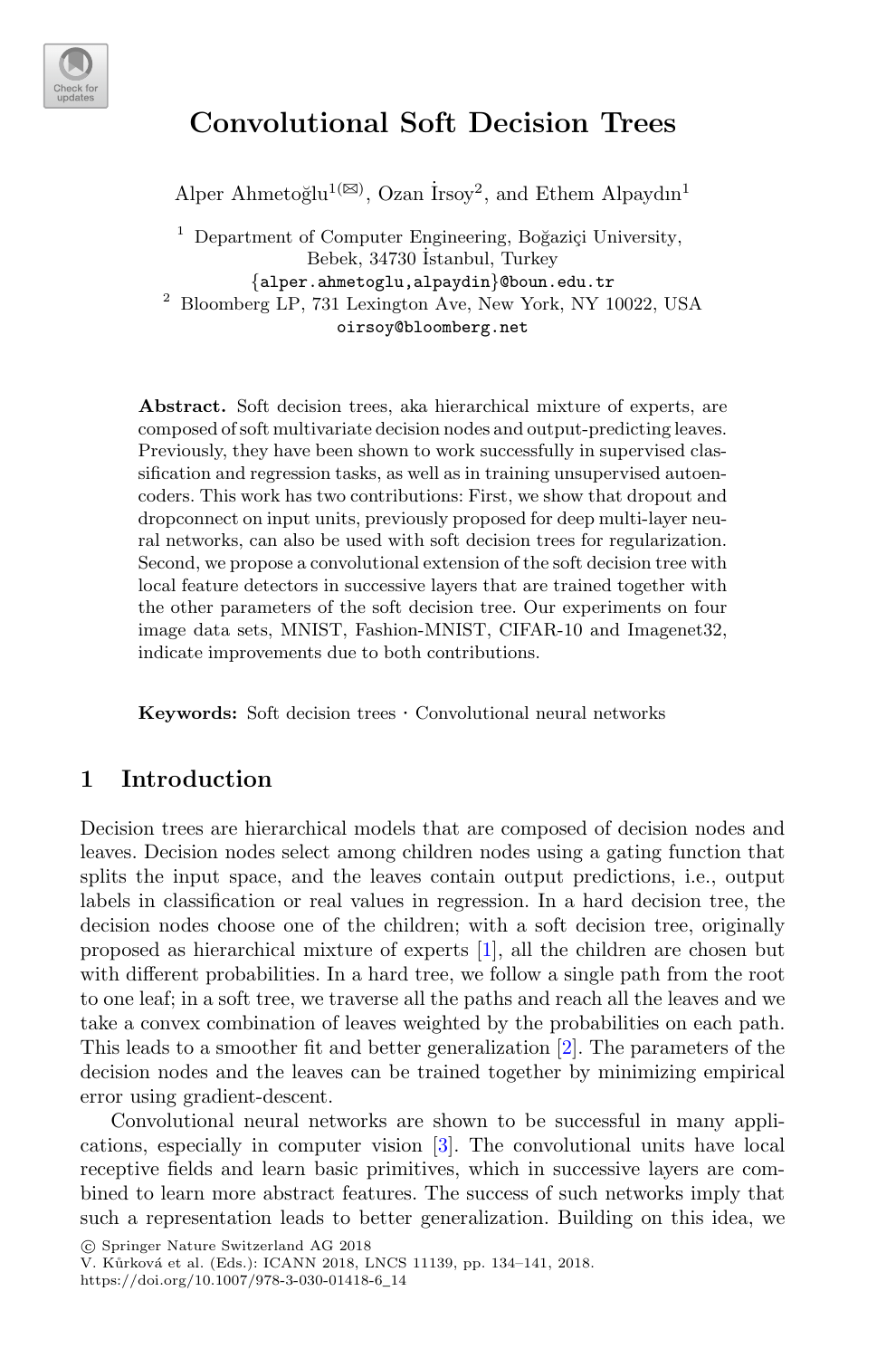incorporate convolutional layers to soft decision trees, so that the tree works not in the original input space but in the space learned by these convolutional layers. We show that as in deep neural networks, the convolutional layers can be trained together with the soft decision tree, leading to higher accuracy on four image recognition data sets, MNIST, Fashion-MNIST, CIFAR-10 and Imagenet32.

This paper is organized as follows. In Sect. [2,](#page-1-0) we review the soft decision tree architecture. In Sect. [3](#page-2-0) we show how convolutional layers can be combined with a soft decision tree. We discuss the effect of input dropout on soft decision trees in Sect. [4.](#page-2-1) Our experimental results are given in Sect. [5;](#page-3-0) we conclude and discuss future work in Sect. [6.](#page-7-3)

#### <span id="page-1-0"></span>**2 Soft Decision Trees**

Assume we have a K-class classification problem with d-dimensional input *x*. The response of a binary decision tree node  $m$  is defined recursively as follows:

$$
\boldsymbol{y}_{m}(\boldsymbol{x}) = \begin{cases} \boldsymbol{\rho}_{m} & \text{if } m \text{ is a leaf} \\ \boldsymbol{y}_{m}^{L}(\boldsymbol{x})g_{m}(\boldsymbol{x}) + \boldsymbol{y}_{m}^{R}(\boldsymbol{x})(1 - g_{m}(\boldsymbol{x})) & \text{otherwise} \end{cases}
$$
(1)

where  $\rho_m$  is a K-dimensional vector of predictions,  $y_m^L(x)$  and  $y_m^R(x)$  are responses of the left and the right children of node  $m$  respectively. In a hard decision node, the gating function  $g_m(x)$  returns 0 or 1, and we choose either the left or the right subtree. In a soft decision tree,  $g_m(\mathbf{x}) \in [0,1]$ , implements a soft split:

$$
g_m(\boldsymbol{x}) = \frac{1}{1 + \exp[-(\boldsymbol{w}_m^T \boldsymbol{x} + b_m)]} \tag{2}
$$

If we consider a decision node with two leaves, this tree of depth one is equivalent to a *mixture of experts* with two experts [\[4\]](#page-7-4). If we replace both leaves with two such trees of depth one each, we get a tree of depth two, which is a *hierarchical mixture of experts* [\[1\]](#page-7-0). Because of the continuity due to the sigmoid gating function, the gating parameters,  $(w_m^T, b_m)$  over the whole tree and the leaf values  $(\rho_m)$  can be trained in a coupled manner using stochastic gradientdescent by back-propagating the empirical error from the root to leaves through chain rule. Each decision node effectively takes a convex combination of its left and right subtree children.

Note that  $g_m(x)$  uses all d features of the input; that is we have a multivariate tree, as opposed to univariate trees that use one feature in each split. A multivariate node defines a split of arbitrary orientation whereas a univariate split is orthogonal to one of the axes.  $\rho_m$  stored at leaf m is a K-dimensional vector of values: For each class, we traverse the tree using the same gating values but the corresponding element of  $\rho_m$ , we then softmax these to get posterior probabilities, and then minimize the cross-entropy during training. With constant leaves, we get a (smoothed) piecewise constant approximation. To get a (smoothed) piecewise linear approximation, we can have a linear model in each leaf,  $\rho_m = V_m x$ , where  $V_m$  is  $K \times d$ . In this setting, we learn  $V_m$  by adding one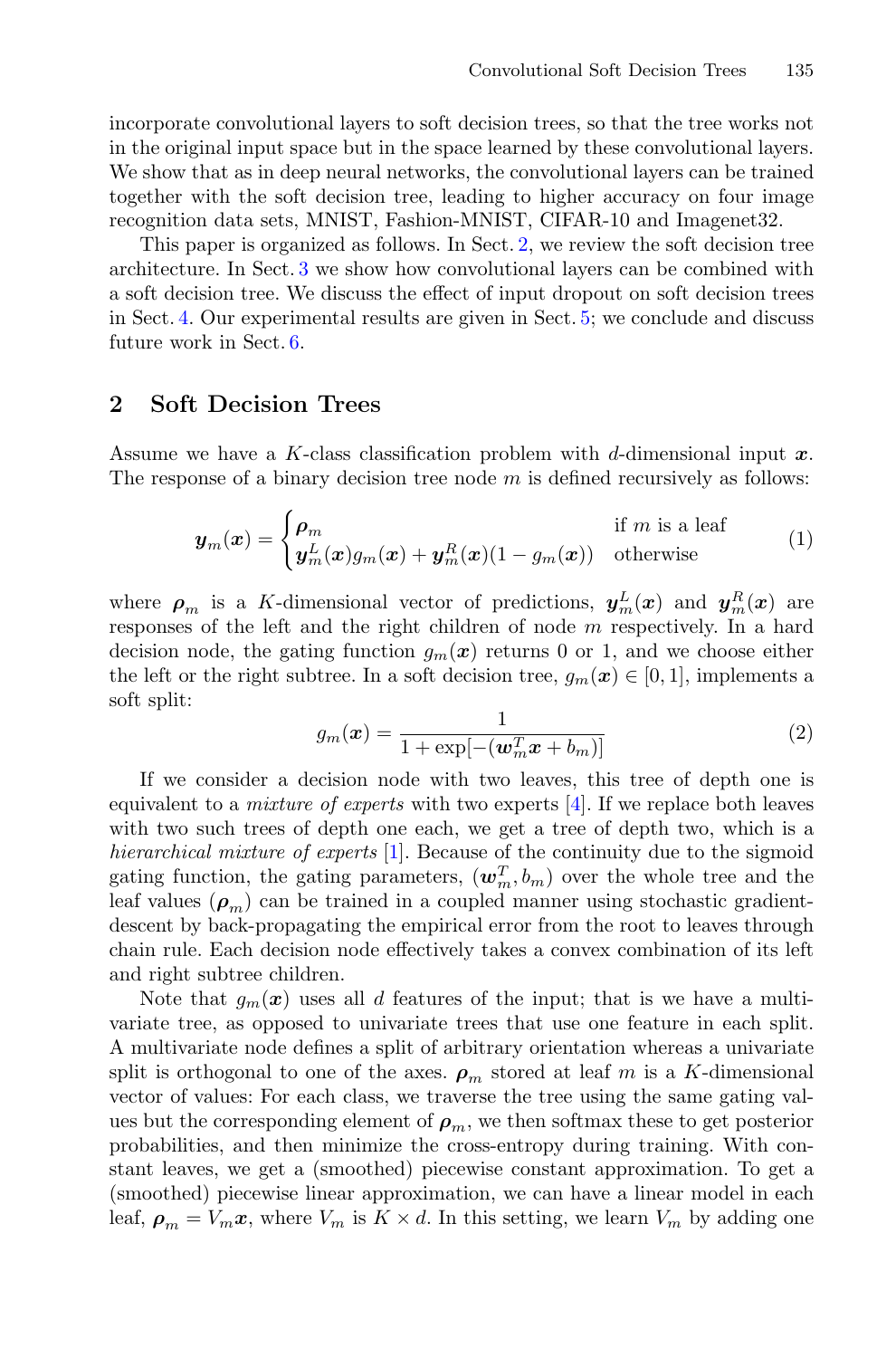more term,  $\partial \rho / \partial V_m$ , to the chain rule when we back-propagate. Previously, we have shown that soft decision trees can be used successfully in regression and classification tasks [\[2\]](#page-7-1), as well as for training unsupervised autoencoders [\[5](#page-7-5)].

## <span id="page-2-0"></span>**3 Convolutional Soft Decision Trees**

The performance of any learning algorithm directly depends on the quality of the input representation, and as such, any feature extraction step that returns better features helps accuracy. In applications where there is locality, having early layers with units that learn local convolutions lead to better generalization [\[3](#page-7-2)]. Indeed, all successful vision applications of deep learning use a number of convolution layers that start from the raw image and learn incrementally more abstract features in later layers. Once, we get to a representation that is abstract enough and is independent of location, dense fully-connected layers are used to learn to generate the correct output from that representation.

Using this same idea, one can incorporate convolutional layers to a soft decision tree too, where we learn the convolutional layers from scratch while also training the soft decision tree. This implies that all the gating models will include those convolutional layers and we back-propagate to update the parameters of these layers too. If our soft decision tree has linear leaves, those also have the convolution layers incorporated. In our implementation, we use weight sharing where all the gating models and the leaves share the same convolution layers. That is we back-propagate separately and then average them when we update.

## <span id="page-2-1"></span>**4 Regularizing Soft Decision Trees**

A full decision tree with depth P has  $(2^P - 1) \cdot d$  parameters in the gating nodes and  $2^P \cdot K$  parameters in constant leaves, or  $2^P \cdot K \cdot d$  parameters if the leaves are linear. This makes a lot of parameters when  $P$  and/or  $d$  is high, and as with neural networks,  $L^2$  or  $L^1$  regularization can be used. In  $L^2$  regularization, we add a penalty term  $\alpha ||w||^2$  to the error function where w is the set of gating parameters of the model and  $\alpha$  is a hyper-parameter to adjust the relaxation. This penalty term is  $\alpha ||w||$  in  $L^1$  regularization. Applying  $L^2$  and  $L^1$  regularization on soft decision trees are discussed in  $[6]$  and  $L^2$  regularization is reported to work slightly better.

Another possibility is to use input dropout [\[7](#page-7-7)] where we set the elements of  $w_m$  to zero with some non-zero probability p, and scale  $w_m$  by  $1/p$  for each gating function  $g_m$ . In doing this, there are two possibilities: We can do the dropout once and use the same non-dropped features in all gating models, or, we can do it independently in each, which corresponds to dropconnect [\[8](#page-7-8)]. Later in our experiments, we refer to the first one as input dropout and the second one as input dropconnect.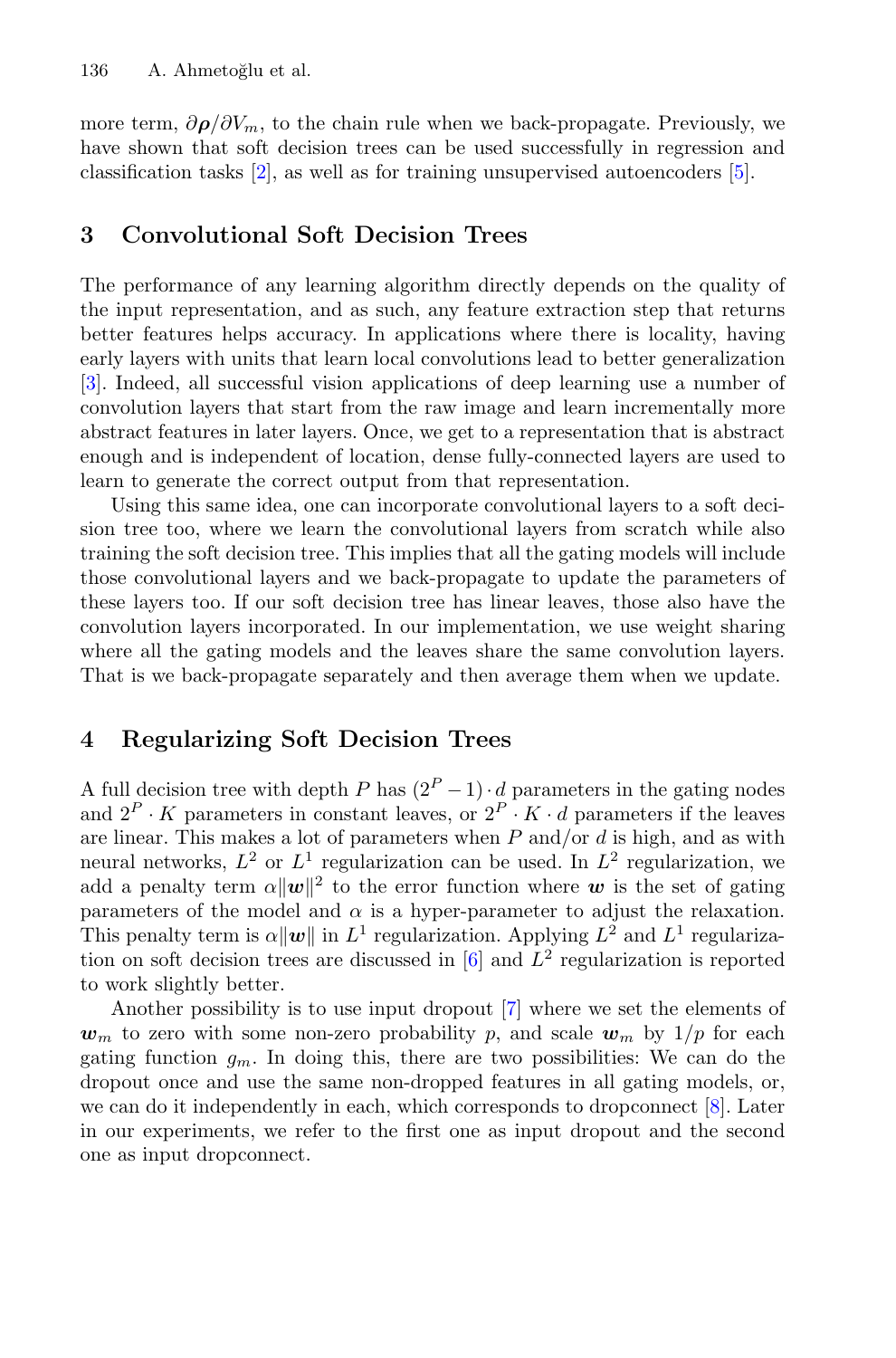## <span id="page-3-0"></span>**5 Experiments**

#### **5.1 Data Sets and Training Details**

We have experimented on four datasets: MNIST, Fashion-MNIST, CIFAR-10 and Imagenet32. MNIST dataset contains handwritten digits by different writers where a sample is a  $28 \times 28$  gray-scale image with pixel intensity in the range [0, 255]. There are 60,000 training and 10,000 test samples. Fashion-MNIST is a recently constructed dataset of fashion products with image sizes and the number of classes equal to those of MNIST. CIFAR-10 contains  $60,000$   $32 \times 32$ colored images (RGB intensities) belonging to ten different classes. Downsampled Imagenet is developed as a more difficult replacement for CIFAR-10. It contains  $1,281,167,32 \times 32$  colored images belonging to 1,000 different classes. There are 50,000 validation images which we used as the test set. In training, we made the training/validation split as 55K/5K for MNIST and Fashion-MNIST, 45K/5K for CIFAR-10. Imagenet is a very large data set on which we do a single run with recommended hyperparameters (as is frequently done) and thus did not need a validation set.

On all datasets, we divide the pixel intensity values by 255. We did not apply data augmentation for MNIST and Fashion-MNIST. For CIFAR-10 and Imagenet32, we subtracted the mean of the training set for each sample. We made random horizontal flips and shifted the image horizontal and/or vertical up to four pixels randomly. We use stochastic gradient-descent with a momentum factor of 0.9 in all our experiments. For MNIST and Fashion-MNIST, the learning rate is set to 0.01. For CIFAR-10, the initial learning rate is set to 0.1 and is divided by 10 at 32k and 48k iterations as in [\[9](#page-7-9)]. For Imagenet32, the initial learning rate is set to 0.01 and is divided by 5 at every 10 epochs. The batch size is 256 for MNIST and Fashion-MNIST, 128 for CIFAR-10 and Imagenet32. A weight decay of 0.0001 is used in CIFAR-10 training.

#### **5.2 Regularization Experiments**

We employ input dropout, dropconnect, and  $L^2$  regularization with different coefficients for different models. On three data sets, we used trees with depths of one to five, and for each, we do five runs and report the average and standard deviation of test errors in Tables [1,](#page-4-0) [2](#page-5-0) and [3—](#page-6-0)we could not do these experiments on Imagenet32 which is very large. Here, we only regularize the parameters of the gating functions. We see that dropout and dropconnect give better results than  $L^2$  regularization. While the results of dropout and dropconnect are not significantly different, dropconnect seems to work slightly better with increasing tree depth. This makes sense because we drop weights of gatings independently of each other and we average over subtrees that use slightly different feature subsets (as in a random forest). Based on these results, we adopted input dropconnect with a keep probability of  $0.5$  as a regularizer in our later experiments.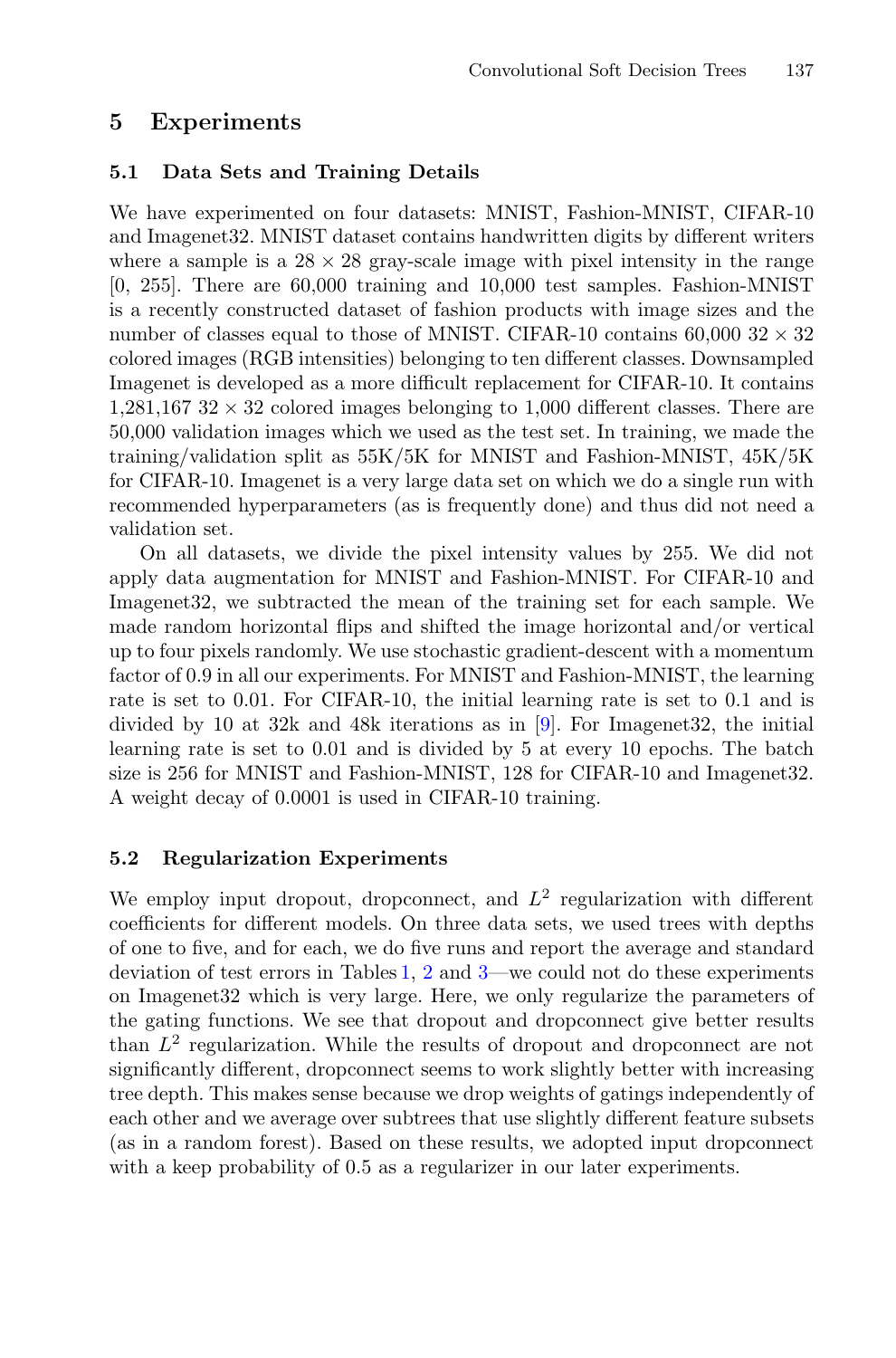| Tree depth $0.25$ |                 | 0.4                                                      | 0.5                                                                   | 0.6                                | 0.75             |  |  |
|-------------------|-----------------|----------------------------------------------------------|-----------------------------------------------------------------------|------------------------------------|------------------|--|--|
| <b>MNIST</b>      |                 |                                                          |                                                                       |                                    |                  |  |  |
| $\mathbf{1}$      | $5.04 \pm 0.07$ | $4.89 + 0.15   4.93 + 0.14$                              |                                                                       | $4.93 + 0.06$                      | $4.93 \pm 0.16$  |  |  |
| $\overline{2}$    | $3.58 \pm 0.09$ | $3.58 + 0.16$                                            | $3.42 \pm 0.09$                                                       | $3.48 + 0.18$                      | $3.41\pm0.18$    |  |  |
| 3                 | $3.15 \pm 0.18$ | $2.88 \pm 0.17$                                          | $2.87\pm0.08$                                                         | $2.91 \pm 0.16$                    | $2.94 \pm 0.11$  |  |  |
| $\overline{4}$    | $2.68 \pm 0.07$ | $2.67 + 0.20$                                            | $2.48 + 0.15$                                                         | $2.64 + 0.26$                      | $2.70 \pm 0.06$  |  |  |
| 5                 | $2.55 \pm 0.14$ | $2.44 \pm 0.26$ 2.47 $\pm$ 0.12                          |                                                                       | $2.51 \pm 0.25$                    | $2.57 \pm 0.12$  |  |  |
| Fashion-MNIST     |                 |                                                          |                                                                       |                                    |                  |  |  |
| 1                 |                 | $13.78 \pm 0.1013.59 \pm 0.1313.58 \pm 0.11$             |                                                                       | $13.42 \pm 0.0913.48 \pm 0.06$     |                  |  |  |
| $\overline{2}$    |                 | $12.66 \pm 0.07$ 12.55 $\pm$ 0.26  12.49 $\pm$ 0.12      |                                                                       | $12.56 + 0.24$                     | $12.47 \pm 0.23$ |  |  |
| 3                 |                 |                                                          | $12.21 \pm 0.1012.09 \pm 0.061$ $12.01 \pm 0.2712.03 \pm 0.32$        |                                    | $12.10 \pm 0.09$ |  |  |
| $\overline{4}$    |                 | $12.05 \pm 0.27$  11.87 $\pm$ 0.14  11.95 $\pm$ 0.16     |                                                                       | $11.73 \pm 0.16$  11.86 $\pm$ 0.23 |                  |  |  |
| $\mathbf{5}$      |                 | $11.96 \pm 0.23 \mid 11.72 \pm 0.21 \mid 11.65 \pm 0.17$ |                                                                       | $11.49 \pm 0.10$  11.55 $\pm$ 0.25 |                  |  |  |
| CIFAR-10          |                 |                                                          |                                                                       |                                    |                  |  |  |
| $\mathbf{1}$      |                 | $59.10 \pm 0.34$ 57.16 $\pm 0.57$                        | $57.47 \pm 0.84$                                                      | $57.14 \pm 0.60$                   | $56.96\pm0.30$   |  |  |
| $\overline{2}$    |                 | $56.28 \pm 0.79$ 54.96 $\pm 0.35$                        | $154.39 \pm 0.79$                                                     | $54.20 \pm 0.38$                   | $53.51 \pm 0.57$ |  |  |
| 3                 |                 | $53.69 \pm 0.40152.67 \pm 0.75151.78 \pm 0.92$           |                                                                       | $52.29 + 0.37$                     | $51.26 \pm 0.40$ |  |  |
| $\overline{4}$    |                 | $52.55 \pm 0.47$ $51.05 \pm 0.49$ $49.83 \pm 0.48$       |                                                                       | $50.98 \pm 0.22$                   | $49.76 \pm 0.47$ |  |  |
| 5                 |                 |                                                          | $51.02 \pm 0.53$ 50.16 $\pm$ 0.35  48.77 $\pm$ 0.39  50.09 $\pm$ 0.87 |                                    | $48.84 \pm 0.38$ |  |  |
|                   |                 |                                                          |                                                                       |                                    |                  |  |  |

<span id="page-4-0"></span>**Table 1.** Effect of dropout for different keep probabilities.

#### **5.3 Convolutional Tree Experiments**

On MNIST and Fashion-MNIST, the convolutional network structure we used consists of two blocks, each of which has two consecutive convolutional layers followed by a max-pooling layer. The number of filters are 8, 16 and 16, 32 for the two blocks. Filter sizes are  $3 \times 3$  with a stride of 1 for all convolutional layers, and  $2 \times 2$  with a stride of 2 for max pooling layers. After the second max pooling layer, the data is projected onto a *z*-dimensional space by a fully-connected layer where z is the hyper-parameter we finetune; it is the dimensionality of the input fed to the tree for classification. For CIFAR-10 and Imagenet32, we use the wide residual network (WRN) architecture previously successfully used on these data sets  $[9,10]$  $[9,10]$ . The WRN architecture we use consists of 4 residual blocks each of which has 6 convolutional layers. There is an additional convolutional layer between residual blocks, which leads to a total of 28 convolutional layers. In WRN-28-1, the number of filters are 16, 32 and 64 for residual blocks, and in WRN-28-2 these numbers are doubled. We add another fully-connected layer to the WRN to map to a specific *z* dimension which is the input to the tree.

We compare three different models.  $SDT-k$  is a convolutional soft decision tree of depth k that takes the output of the convolutional network as its input.  $SDT-Lk$ , is the same as the first model except that the leaves contain linear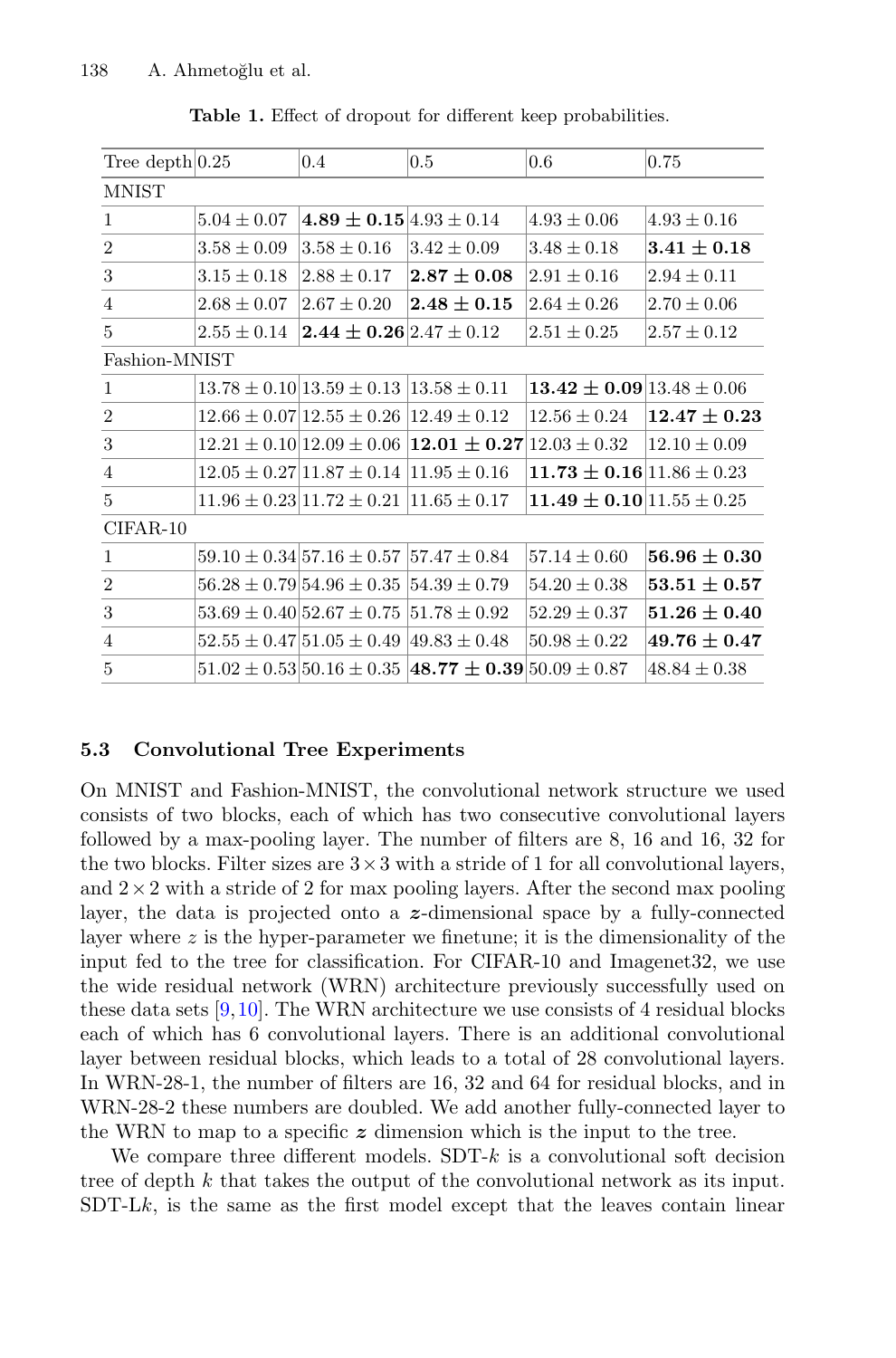| Tree depth $0.25$ |                 | 0.4                                                  | 0.5                                                                                  | 0.6                                | 0.75             |  |  |  |
|-------------------|-----------------|------------------------------------------------------|--------------------------------------------------------------------------------------|------------------------------------|------------------|--|--|--|
| MNIST             |                 |                                                      |                                                                                      |                                    |                  |  |  |  |
| $\mathbf{1}$      | $4.93 \pm 0.06$ | $4.93 \pm 0.17$                                      | $4.92 + 0.08$                                                                        | $4.83 + 0.02$                      | $4.84 + 0.06$    |  |  |  |
| $\overline{2}$    | $3.74 \pm 0.10$ | $3.43 \pm 0.07$                                      | $3.42 \pm 0.17$                                                                      | $3.45 + 0.17$                      | $3.43 \pm 0.13$  |  |  |  |
| 3                 | $2.87 \pm 0.14$ | $2.67 \pm 0.15$  2.74 $\pm$ 0.10                     |                                                                                      | $2.77 \pm 0.11$                    | $2.95 \pm 0.37$  |  |  |  |
| $\overline{4}$    | $2.43 \pm 0.12$ | $2.41 + 0.09$ $2.55 + 0.15$                          |                                                                                      | $2.60 + 0.08$                      | $2.58 \pm 0.09$  |  |  |  |
| 5                 | $2.33 \pm 0.17$ | $2.24 \pm 0.11   2.31 \pm 0.11$                      |                                                                                      | $2.48 \pm 0.12$                    | $2.44 \pm 0.17$  |  |  |  |
|                   | Fashion-MNIST   |                                                      |                                                                                      |                                    |                  |  |  |  |
| 1                 |                 | $13.74 \pm 0.0913.71 \pm 0.0913.61 \pm 0.17$         |                                                                                      | $13.62 \pm 0.13$                   | $13.53 \pm 0.15$ |  |  |  |
| $\overline{2}$    |                 | $12.70 \pm 0.05$ 12.71 $\pm$ 0.23 12.60 $\pm$ 0.17   |                                                                                      | $12.55 \pm 0.16$                   | $12.46 \pm 0.28$ |  |  |  |
| 3                 |                 | $12.08 \pm 0.20$  11.98 $\pm$ 0.21  12.06 $\pm$ 0.18 |                                                                                      | $11.84 \pm 0.20$  11.94 $\pm$ 0.21 |                  |  |  |  |
| $\overline{4}$    |                 |                                                      | $11.83 \pm 0.18$  11.65 $\pm$ 0.22  11.53 $\pm$ 0.20 11.82 $\pm$ 0.19                |                                    | $11.59 \pm 0.32$ |  |  |  |
| $\mathbf{5}$      |                 |                                                      | $11.59 \pm 0.12$ $11.64 \pm 0.25$ $\bm{ }11.46 \pm \bm{0.19}$ $\ket{11.54 \pm 0.17}$ |                                    | $11.54 \pm 0.25$ |  |  |  |
| $CIFAR-10$        |                 |                                                      |                                                                                      |                                    |                  |  |  |  |
| $\mathbf{1}$      |                 | $57.33 \pm 0.22$ $57.24 \pm 0.51$                    | $56.97 \pm 0.40$                                                                     | $57.49 \pm 0.34$                   | $56.88 \pm 0.38$ |  |  |  |
| $\overline{2}$    |                 | $55.50 \pm 0.78$ 55.23 $\pm$ 0.34 54.48 $\pm$ 0.23   |                                                                                      | $54.33 \pm 0.43$ 54.71 $\pm$ 0.29  |                  |  |  |  |
| 3                 |                 | $53.60 \pm 0.29$ $53.05 \pm 0.35$ $52.84 \pm 0.46$   |                                                                                      | $52.70 \pm 0.45$                   | $52.49 \pm 0.51$ |  |  |  |
| $\overline{4}$    |                 | $51.42 \pm 0.59$ 51.12 $\pm 0.67$                    | $50.89 \pm 0.44$                                                                     | $51.09 \pm 0.41$                   | $50.67 \pm 0.71$ |  |  |  |
| 5                 |                 | $50.01 \pm 0.27$ $50.26 \pm 0.33$ $49.96 \pm 0.31$   |                                                                                      | $50.18 \pm 0.60$                   | $49.77 \pm 0.53$ |  |  |  |

<span id="page-5-0"></span>**Table 2.** Effect of dropconnnect for different keep probabilities.

projectors instead of constant vectors. In MLP-k we follow the convolution layers with a hidden layer of  $k$  units and then a layer of softmax units; both layers are fully connected and all are trained together, and we take k to be comparable with the number of gating units on SDT.

In Table [4,](#page-6-1) results are given on MNIST, Fashion-MNIST and CIFAR-10. For MNIST and Fashion-MNIST, we also give results where we use the original input without any convolutional layers—we did not do this for CIFAR-10 and Imagenet32 because one cannot get any decent accuracy on them without any convolutional layers. First we see that convolutional layers help significantly, both with SDT and MLP. We also see that SDT-L works generally better than SDT. On MNIST, Fashion-MNIST and CIFAR-10, we see that SDT-L is almost as accurate as MLP with an equivalent number of hidden units; sometimes it is slightly better, sometimes it is slightly worse.

On Imagenet32 where we could not run many models, we compare SDT-L and the base model which is an MLP variant, and we see in Table [5](#page-7-11) that again SDT is almost as accurate. These experiments also indicate that deep convolutional layers can be trained with the error signal that is back-propagated through the soft decision tree without any problem.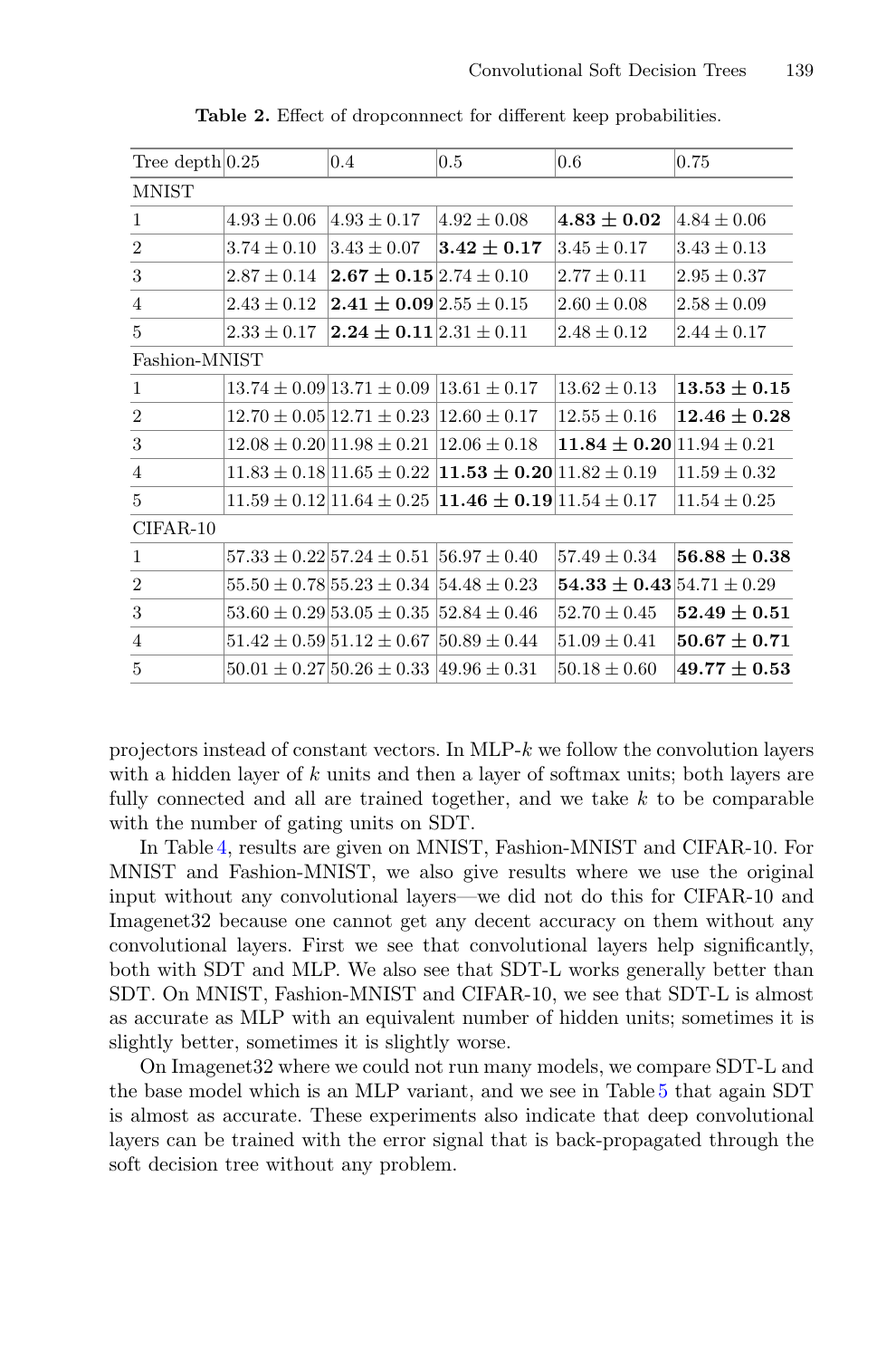<span id="page-6-0"></span>

|                | Tree depth $\alpha = 1 \times 10^{-4}$ | $\alpha = 5 \times 10^{-5}$ | $\alpha = 1 \times 10^{-5}$ |  |  |  |  |
|----------------|----------------------------------------|-----------------------------|-----------------------------|--|--|--|--|
| MNIST          |                                        |                             |                             |  |  |  |  |
| 1              | $5.00 + 0.03$                          | $5.07 + 0.17$               | $5.13 + 0.11$               |  |  |  |  |
| $\overline{2}$ | $4.15 \pm 0.30$                        | $3.84 + 0.22$               | $3.74 + 0.24$               |  |  |  |  |
| 3              | $3.60 \pm 0.18$                        | $3.52 + 0.20$               | $3.22 + 0.17$               |  |  |  |  |
| $\overline{4}$ | $3.55 \pm 0.13$                        | $3.19 + 0.15$               | $3.06 + 0.24$               |  |  |  |  |
| 5              | $3.53 \pm 0.19$                        | $3.28 + 0.17$               | $3.03\pm0.12$               |  |  |  |  |
| Fashion-MNIST  |                                        |                             |                             |  |  |  |  |
| 1              | $13.81 \pm 0.12$                       | $13.78\pm0.14$              | $13.79 \pm 0.15$            |  |  |  |  |
| $\mathfrak{D}$ | $13.19 \pm 0.26$                       | $12.92 \pm 0.15$            | $12.88 \pm 0.13$            |  |  |  |  |
| 3              | $12.74 + 0.20$                         | $12.70 \pm 0.24$            | $12.41 \pm 0.22$            |  |  |  |  |
| $\overline{4}$ | $12.71 \pm 0.16$                       | $12.38 \pm 0.22$            | $12.07\pm0.17$              |  |  |  |  |
| 5              | $12.65 \pm 0.12$                       | $12.48 \pm 0.06$            | $11.84 \pm 0.12$            |  |  |  |  |
| $CIFAR-10$     |                                        |                             |                             |  |  |  |  |
| 1              | $60.77 \pm 0.28$                       | $57.51 \pm 0.31$            | $61.13 \pm 0.77$            |  |  |  |  |
| $\mathfrak{D}$ | $57.45 \pm 0.43$                       | $54.64 + 0.47$              | $57.36 \pm 0.43$            |  |  |  |  |
| 3              | $54.04 \pm 0.73$                       | $51.84 + 0.77$              | $54.15 \pm 0.23$            |  |  |  |  |
| $\overline{4}$ | $52.29 + 0.46$                         | $50.64 + 0.33$              | $51.99 \pm 0.40$            |  |  |  |  |
| 5              | $50.90 \pm 0.28$                       | $50.09 + 0.30$              | $50.43 \pm 0.23$            |  |  |  |  |

**Table 3.** Effect of  $L^2$  regularization for different  $\alpha$  coefficients.

<span id="page-6-1"></span>**Table 4.** Error percentages on the test sets.

| dim(z)          |       |       |       |       |       | $ SDT-3 SDT-4 SDT-5 SDT-L3 SDT-L4 SDT-L5 MLP-8 MLP-16 MLP-32$ |          |       |       |
|-----------------|-------|-------|-------|-------|-------|---------------------------------------------------------------|----------|-------|-------|
| <b>MNIST</b>    |       |       |       |       |       |                                                               |          |       |       |
| Orig. $x 11.96$ |       | 7.99  | 7.51  | 2.67  | 2.57  | $2.30\,$                                                      | 7.76     | 4.74  | 3.16  |
| 50              | 1.37  | 1.08  | 0.76  | 0.72  | 0.71  | 0.63                                                          | 0.56     | 0.54  | 0.52  |
| 100             | 1.02  | 0.96  | 0.98  | 0.66  | 0.67  | 0.74                                                          | 0.59     | 0.61  | 0.59  |
| 200             | 1.11  | 0.84  | 0.95  | 0.76  | 0.76  | 0.62                                                          | 0.68     | 0.55  | 0.57  |
| Fashion-MNIST   |       |       |       |       |       |                                                               |          |       |       |
| Orig. $x 20.95$ |       | 29.80 | 20.83 | 11.94 | 11.50 | 11.35                                                         | 16.66    | 14.50 | 13.47 |
| 50              | 10.46 | 10.24 | 10.56 | 7.36  | 7.28  | 8.08                                                          | 8.02     | 7.55  | 7.73  |
| 100             | 10.12 | 10.40 | 9.76  | 7.89  | 7.36  | 8.05                                                          | $8.16\,$ | 7.67  | 7.56  |
| 200             | 12.28 | 9.14  | 10.37 | 7.55  | 7.18  | 7.08                                                          | 7.59     | 7.51  | 7.81  |
| $CIFAR-10$      |       |       |       |       |       |                                                               |          |       |       |
| 50              | 9.38  | 9.52  | 9.18  | 8.85  | 8.76  | 8.64                                                          | 8.94     | 8.66  | 8.99  |
| 100             | 9.71  | 9.27  | 9.67  | 8.83  | 8.72  | 8.96                                                          | 9.02     | 8.69  | 9.07  |
| 200             | 11.83 | 10.90 | 9.95  | 8.91  | 9.60  | 9.75                                                          | 9.16     | 9.01  | 8.85  |
|                 |       |       |       |       |       |                                                               |          |       |       |